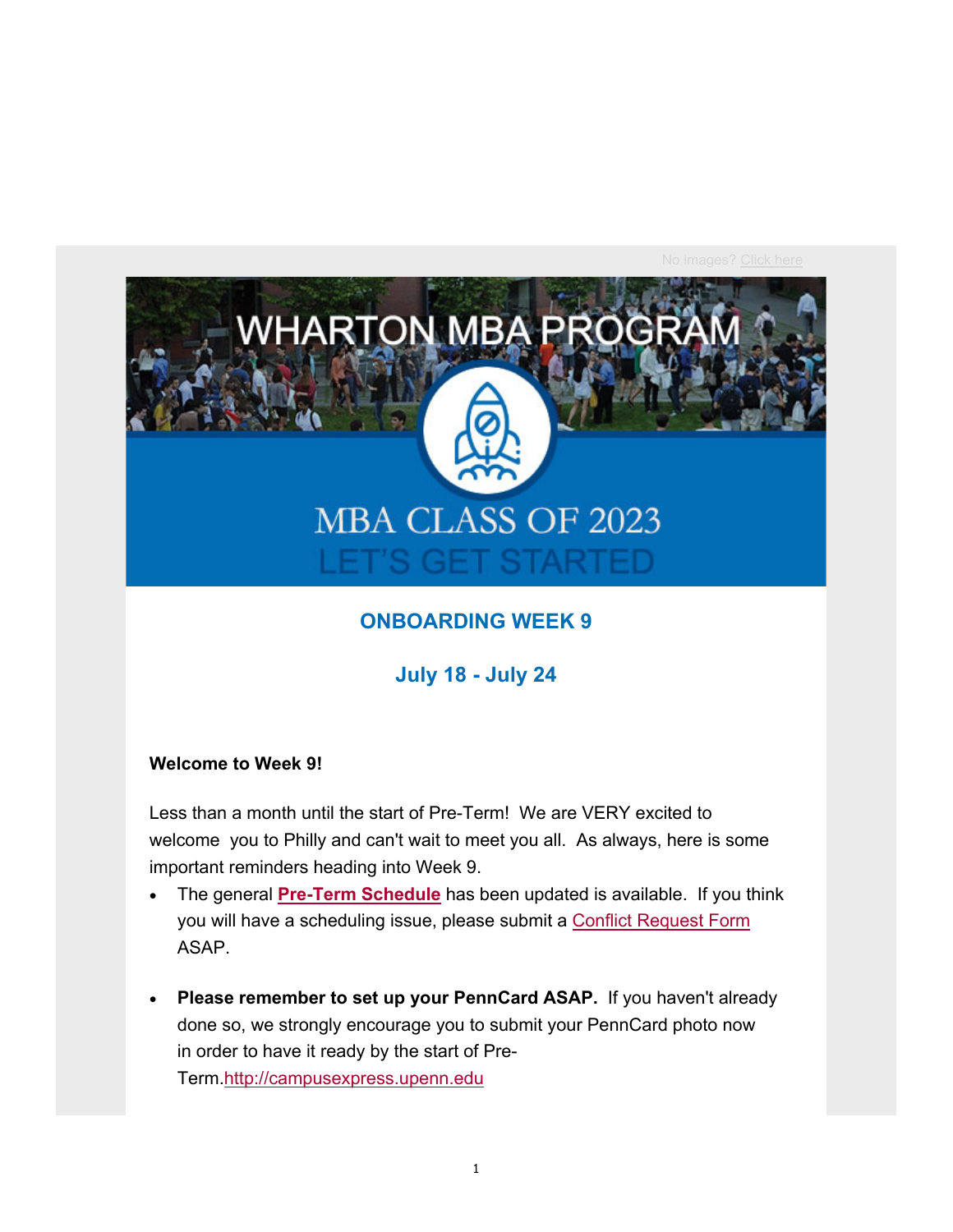COVID Vaccination information should be added to the Student Health Insurance portal. Submit your COVID vaccination information in the Student Health Insurance portal https://shs.upenn.edu

## **Live Events**

#### *Live Onboarding Schedule - WG23*

- Monday, July 19, 4:00 PM: MBACM Industry Briefs General Management\*
- Monday, July 19, 5:00 PM: MBACM Industry Briefs Human Capital Management\*
- Tuesday, July 20, 12:00 PM: MBACM Industry Briefs Consulting\*
- Tuesday, July 20, 3:00 PM: Advising Support Network (ASN) Intro. Location: MBA Class of 2023 HQ Group
- Tuesday, July 20, 4:00 PM: MBACM Industry Briefs Real Estate\*
- Wednesday, July 21, 12:00 PM: MBACM Industry Briefs Consumer Products/CPG\*
- Thursday, July 22, 12:00 PM: MBACM Industry Briefs Investment Banking\*
- Thursday, July 22, 4:00 PM: Building Your Wharton Resume. Location: MBA Class of 2023 HQ Group
- Monday, July 26, 12:00 PM: MBACM Industry Briefs Investment Management/Hedge Funds\*

*\*NOTE: All MBACM Industry Briefs are being conducted in unique Zoom sessions. Please see the Live Summer Onboarding Schedule for individual Industry Briefs Zoom links.* 

## **Onboarding Videos**

*Repository of Onboarding Videos*

- MBACM Industry Brief: Private Equity and Venture Capital
- MBACM Industry Brief: Media, Sports and Entertainment